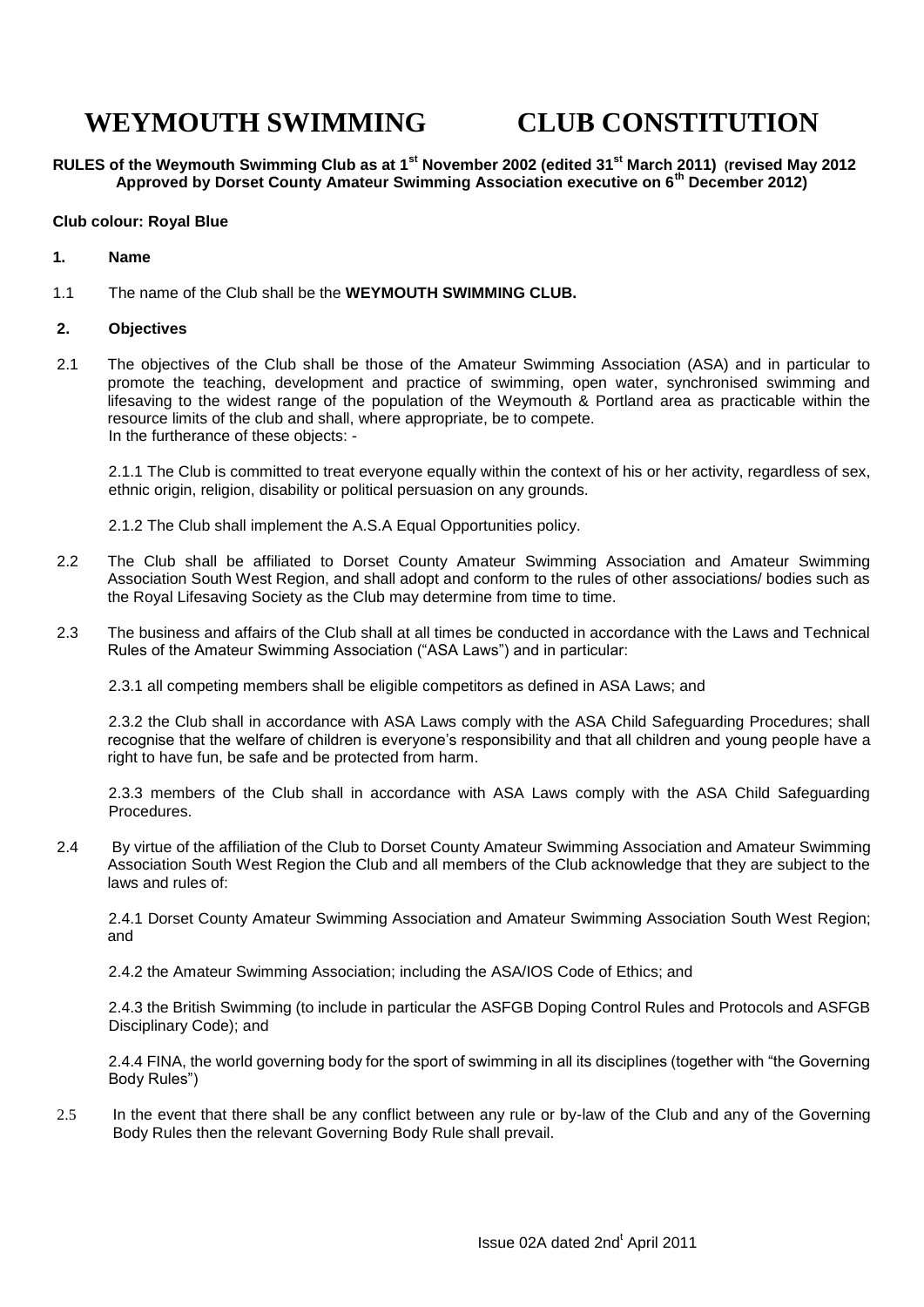## **3. Membership**

- 3.1 The total membership of the Club shall not normally be limited. If, however, the Executive Committee considers that there is a good reason to impose any limit from time to time then it shall put forward appropriate proposals for consideration at a General Meeting of the Club. The members shall have the right to impose (and remove) from time to time any limits on total membership (or any category of membership) of the Club.
- 3.2 All persons who assist in any way with the club's activities shall become members of the club and hence the A.S.A. and the relevant A.S.A. membership fee paid. Assisting with the club's activities shall include, but not be restricted to, administrators, associate members, voluntary instructors, teachers and coaches, Committee members, helpers, Honorary members, life members, officers, patrons, Presidents, technical and non-technical officials, temporary members, Vice Presidents and verifiers or tutors of the A.S.A's educational certificates.
- 3.3 In the event that paid instructors, teachers and coaches are used by the club and are not members of the club must be members of a body which accepts that its members are bound by the A.S.A.'s Code of Ethics, the Laws relating to Child Protection and those parts of the Judicial Laws, Judicial Rules and procedures necessary for their implementation and whilst engaged in activities under the jurisdiction of the A.S.A. shall be subject to all the constraints and privileges of the Judicial Laws and Rules.
- 3.4 Any person who wishes to become a member of the Club must submit a signed application to the Secretary (and in the case of a junior swimmer the application must be signed by the swimmer's parent or guardian). Acceptance of membership shall be determined by the Executive Committee or official/s delegated by them and they may make recommendation as to the applicant's acceptability. The Committee or delegated official shall NOT be required to give reasons for the refusal of any application for membership noting that the Club shall not refuse an application for membership on discriminatory grounds, whether in relation to ethnic origin, age, sex, religion, disability, political persuasion or sexual orientation
- 3.5. The membership of the club shall consist of six classes as follows:

3.5.1 Senior membership available to all swimmers of 16 years of age and upward as of the 31<sup>st</sup> December in the current season.

3.5.2 Junior membership available to all swimmers under 16 years of age as of the 31<sup>st</sup> December in the current season.

3.5.3 Teachers/Officials membership available to Tutors, Coaches, Teachers, technical officials, helpers and administrators of the club.

3.5.4 Family membership available for two parents with three or more children.

3.5.5 Associate membership available to non-swimming members not wishing to be members in the other classes.

3.5.6 Out of town membership available to members who have moved outside of the area. E.g. work, college or armed forces. (Limited to no more than twelve visits per year).

3.5.7 New swimming members shall be categorised as being probationary for one calendar year from the date of joining and shall then be assessed for entry into the above membership classes. Extended probation shall be used exceptionally and the swimmer shall be advised accordingly. The Executive Committee shall have the authority to allow members transferred from other swimming clubs to join directly into the above classes without the need for probationary membership. E.g. moving into the area through family necessity.

3.6 The Club may refuse membership only for good and sufficient cause, such as conduct or character likely to bring the Club or the sport into disrepute, or, in the case of a swimmer, being unable to achieve the entry standards as laid down and provided by the Club to the applicant for membership.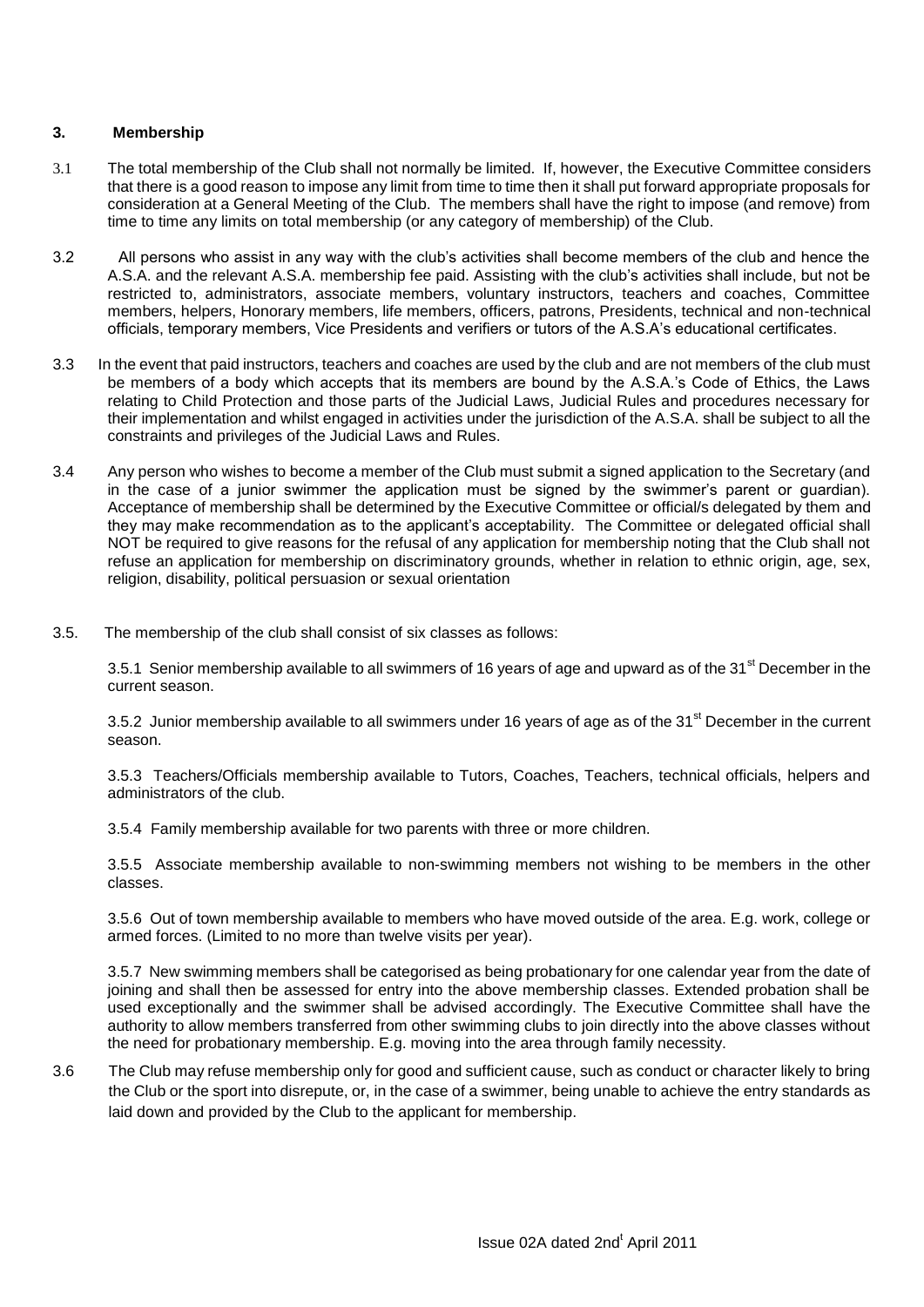## **4. Annual Subscription and Other Fees**

- 4.1. The annual subscription and swimming pool fees shall be determined from time to time by the Executive Committee on advice from the Honorary Treasurer and the Executive Committee shall in so doing make special provision for different classes of membership, as it shall determine.
- 4.2 The annual subscription and appropriate pool fees shall be due on joining the Club. Thereafter the annual subscription shall be due on the first day of May each year and the pool fees each quarter (or period) specified.
- 4.3 Any member whose annual subscription is unpaid by the date falling 30 days after the due date for payment] may be suspended by the Executive Committee from some or all Club activities from a date to be determined by the Executive Committee and until such payment is made
- 4.4 The Committee shall, from time to time, have the power to determine the annual membership subscription and other fees. This shall include the power to make such increase in the subscription as shall, where the Club pays the individual A.S.A. Membership Fees to the A.S.A. on behalf of members, be consequential upon an increase in individual A.S.A. membership fees. Any increase in subscriptions or fees shall be advised to the members, with the reasons, at the subsequent Annual General Meeting.
- 4.5 The Executive Officers (or the Committee) shall have the power in special circumstances to remit the whole or part of the fees, including the A.S.A. membership fees, to address issues of social inclusion.

## **5. Resignation**

- 5.1 A member wishing to resign membership of the Club must give to the Secretary written notice of his or her resignation. A member's resignation shall only take effect when this rule ( Rule 5.1) has been carried out. The member who resigns from the Club in accordance with Rule 5.1 above shall not be entitled to have any part of the annual membership fee or any other fees returned.
- 5.2 Notwithstanding the provisions of Rule 5.1 above a member whose annual subscription is more than two months in arrears shall be deemed to have resigned. Intention of this implementation will be notified in writing when the subscription is due. Where the membership of a member shall be terminated in this way they shall be contacted and duly informed that they are no longer a member.
- 5.3 The A.S.A. Membership Department shall be informed should a member resign when still owing money or goods to the Club.

## **6. Expulsion and other Disciplinary action**

- 6.1 The Committee shall have power to expel a member when, in its opinion, it would not be in the interests of the Club for the individual to remain a member. The Club in exercising this power shall comply with the provisions of Rules 6.3 and 6.4 below.
- 6.2 Upon expulsion the former member shall not be entitled to have any part of the annual membership fee to be refunded and must return any Club or external body's trophy or trophies held forthwith. Clubs in exercising this power are required to comply with the provision of Rules 6.3 and 6.4 below.
- 6.3 The Club shall comply with the relevant Judicial Rules for handling Internal Club Disputes ("the Rules") as the same may be revised from time to time. The Rules are set out in the A.S.A. Judicial Laws and appear in the A.S.A. Handbook. (A copy of the current Rules may be obtained from the A.S.A. Department of Legal Affairs.)
- 6.4 A member may not be expelled or (subject to Rule 6.5 below) be made the subject of any other penalty unless the panel hearing the complaint shall by a two-thirds majority vote in favour of the expulsion of (or other penalty imposed upon) the member.

6.5 The Officers of the Club (or any person to whom the Committee shall delegate this power) may temporarily suspend or exclude a member from particular training sessions and/or wider club activities, when in their opinion, such action is in the interests of the Club. Where such action is taken the incident or matter will thereafter be dealt with in accordance with the appropriate Judicial Rules.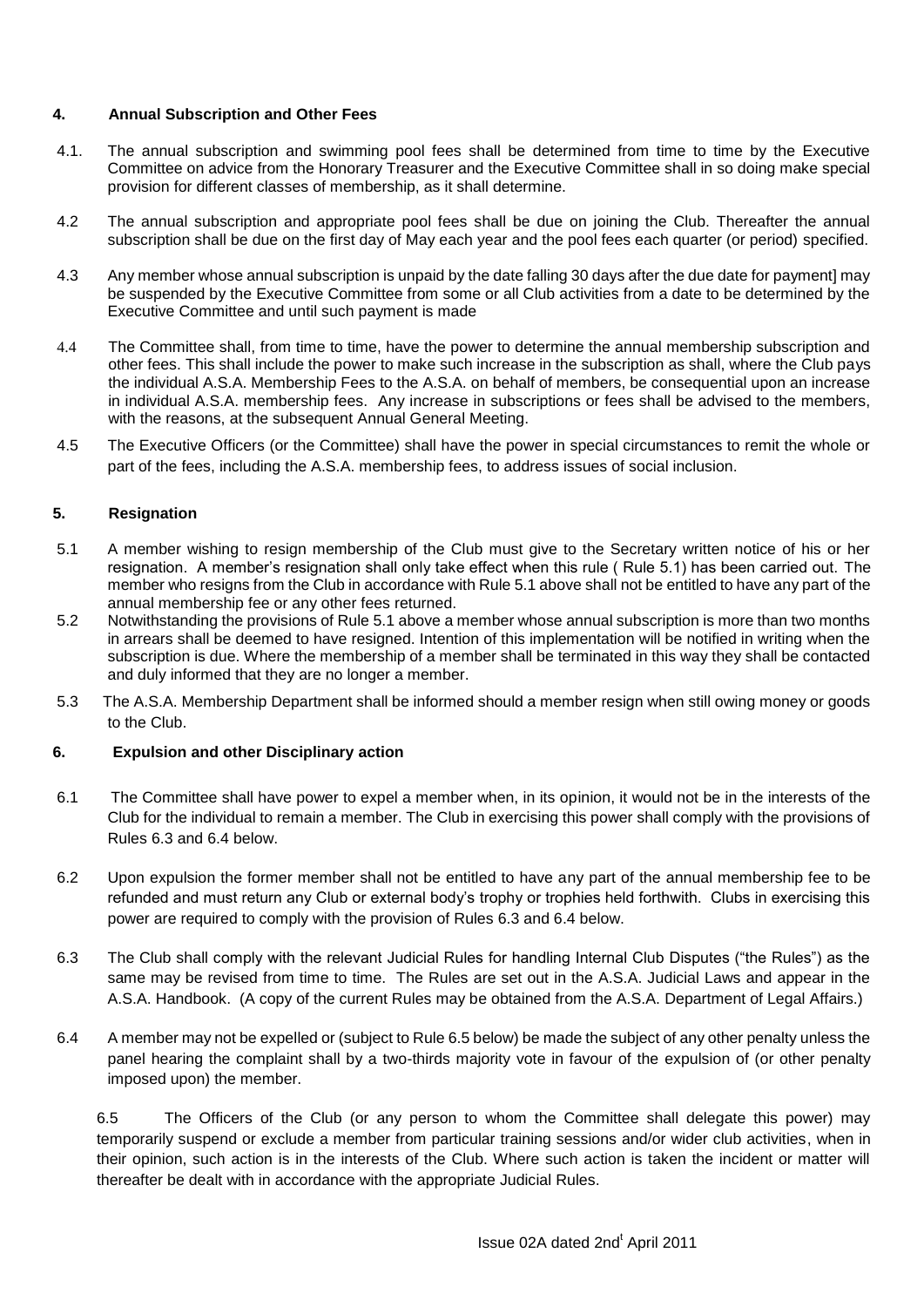# **7. Executive Committee**

- 7.1 The Committee shall consist of the Officers of the Club; the President/Chairman, Secretary, Treasurer,(together "the Executive Officers of the club) Competition Secretary, Fixtures Secretary, , Welfare (Child Safeguarding) Officer, plus if required an Assistant Secretary and Water Safety Officer and eleven elected members all of whom must be members of the Club, two of which are to be Swimmer's representatives (male/female). The following non elected posts are to be authorised at the first committee meeting following the AGM; Deputy Chairman, Dorset County ASA representative, Arena League Western representative, Southern Junior League representative, Open meet/Age Group Secretary, Public Relations/Press Officer, Team Managers, Volunteer Co-ordinator. In addition when required Swimming Pool Association Representative and Sports Advisory Council representative,. These posts are normally occupied by elected Committee members but exceptionally from non-elected club members. All Committee members must be not less than 18 years of age though the Committee may allow younger member(s) to attend their meetings as observers without power to vote.
- 7.2 As stated, the Committee shall appoint a member of the Club as Welfare Officer who shall not be a relative of any of the Executive Officers the Coach, the Club Teachers or the Team Managers also must not be less than 18 years of age, should have an appropriate background and is required to undertake training in accordance with the A.S.A. Child Safeguarding courses. The Welfare Officer will have a right to attend Committee meetings as an elected member of the committee but without the power to vote on welfare related issues
- 7.3 The Officers of the club and Executive Committee members shall be proposed, seconded and elected by ballot at the Annual General Meeting each year and shall remain in office until their successors are elected at the next Annual General Meeting. Retiring members of the Executive Committee shall be eligible for re-election. The Executive Committee has the power to fill any vacancy by resignation or otherwise as an interim measure until a subsequent general meeting.
- 7.4 Executive Committee meetings shall be bi-monthly and the quorum of that meeting shall be such number as represents not less than a simple majority of the members, to include not less than one Executive Officer. The President/Chairman and the Secretary shall have discretion to call further meetings of the Executive Committee if they consider it to be in the interests of the Club. The Secretary shall give all the members of the Executive Committee not less than two days oral or written notice of a meeting. Decisions of the Executive Committee shall be made by a simple majority and in the event of equality of votes the Chairman (or the acting Chairman of that meeting) shall have a casting or additional vote. The Secretary/Assistant Secretary or a nominated minute secretary shall take minutes that are to be published prior to subsequent meetings and endorsed by the Executive Committee at that meeting as a true record of the business conducted.
- 7.5 In the event that a quorum is not present within thirty minutes of the published start time, a meeting shall stand adjourned to the time and date falling seven days after the date of the meeting, or such other date and time as may be determined by the President/Chairman and Secretary. If a quorum is not present at the adjourned meeting then those Executive Committee members attending may act for the purpose of calling a Special General Meeting of the members, to which the provisions as to minimum notice contained in Rule 11.1 shall not apply
- 7.6 In addition to the members so elected the Executive Committee may co-opt further members of the Club who shall serve until the next Annual General Meeting. Co-opted members shall be entitled to vote at the meetings of the Executive Committee and shall not be counted in establishing whether a quorum is present.
- 7.7 The Executive Committee may from time to time appoint from among their number such sub-committees as they may consider necessary (and to remove [in whole or in part] or vary the terms of reference of such sub-committees) and may delegate to them such of the powers and duties of the Executive Committee as the Executive Committee may determine. All sub-committees shall periodically report their proceedings to the Executive Committee and shall conduct their business in accordance with the direction of the Executive Committee.
- 7.8 The Executive Committee shall be responsible for the management of the Club and shall have the sole right of appointing and if deemed necessary and/or appropriate determining the terms and conditions of service of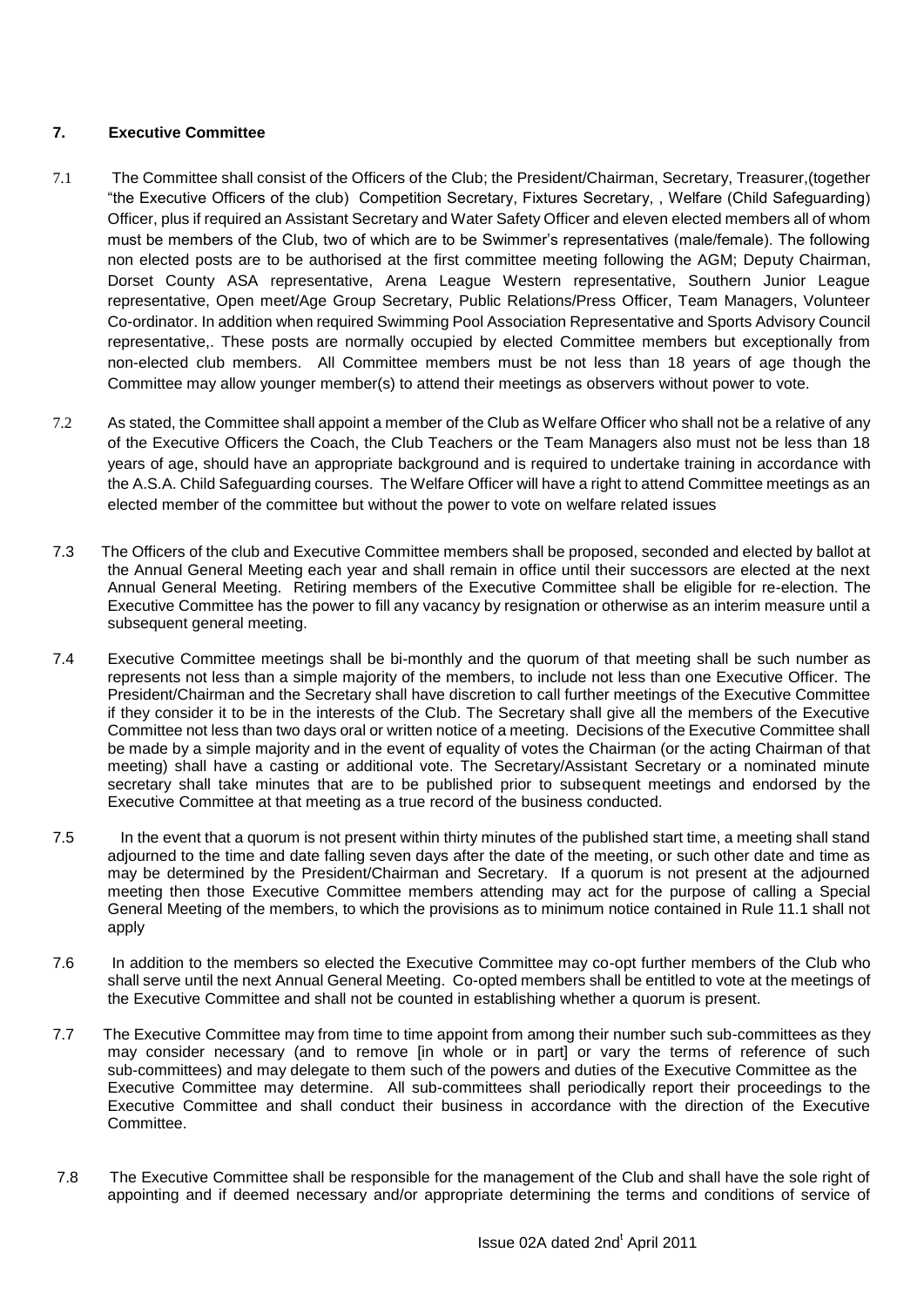employees of the Club. The Executive Committee shall have power to enter into contracts for the purposes of the Club on behalf of all the members of the Club. The Executive Committee shall be responsible for ensuring that the Accounts of the Club for each financial year be examined by an independent examiner to be appointed by the members in General Meeting.

- 7.9 The members of the Committee shall be indemnified by the members of the Club against all liabilities properly incurred by them in the management of the affairs of the Club. Therefore no officer of the club or member of the Executive Committee shall be held financially responsible individually or collectively for any debt incurred by the club.
- 7.10 The Committee shall maintain an Accident Book in which all accidents to club members at swimming related activities shall be recorded. Details of such accidents shall be reported to the A.S.A. Membership Department. The Club shall make an annual return to the A.S.A. in the prescribed form, which is to be found on the A.S.A membership renewal form.
- 7.11 The Committee shall have power to make regulations, create by-laws (see Rule 13.1) and to settle disputed points not otherwise provided for in the Constitution

## **8. Officers and Honorary/Life Members**

- 8.1 The Officers and Committee of the Club shall be proposed, seconded and elected [by ballot] at the Annual General Meeting and shall hold office until the next Annual General Meeting when they shall retire. The Executive Committee shall have the power to fill any vacancy, occurring by resignation or otherwise. Retiring officers shall be eligible for re-election.
- 8.2 The Annual General Meeting of the Club, if it thinks fit, may elect Vice-Presidents. A Vice-President need not be a member of the association and on election shall, *ex officio,* be an honorary member of the Club and must be included in the Club's Annual Return of Members to the ASA.
- 8.3 The Executive Committee may elect any person as an honorary member of the Club for such period, including life members, as they think fit. They shall be entitled to all the privileges of membership except that they shall not be entitled to vote at meetings or serve as officers or on the Committee unless any such person shall have retained in addition his ordinary membership of the Club or as authorised by the Executive Committee. Such honorary members must be included in the Club's annual return as to membership.

#### **9. Annual General Meeting**

- 9.1 The Annual General Meeting of the Club shall be held each year on a date May to July. The Executive Committee shall fix the date of the Annual General Meeting.
- 9.2 The purpose of the Annual General Meeting is to transact the following business:
- 9.2.1 To receive the President/Chairman's and Secretary's reports of the Club activities during the previous year;
- 9.2.2 To receive and consider the accounts of the Club for the previous year and the Treasurer's report as to the financial position of the Club; This as far as practicable to be the audited/examined accounts. [If time constraints are such that the Honorary Auditor cannot complete the process by the AGM an interim financial report must be presented by the Treasurer and clearly stated as such. An audited set of accounts must be subsequently presented to the Executive Committee for endorsement/approval. Any variations between those accounts presented at the AGM and the final audited accounts must be fully identified and explained to the satisfaction of the Executive Committee.]
- 9.2.3 To remove or elect the auditor/(independent examiner) [who must not be a member of the Executive Committee or a member of the family of a member of the Committee] or confirm that he remain in office.
- 9.2.4 To elect the Officers and other members of the Committee;
- 9.2.5 To decide on any resolution that may be submitted in accordance with Rule 9.3.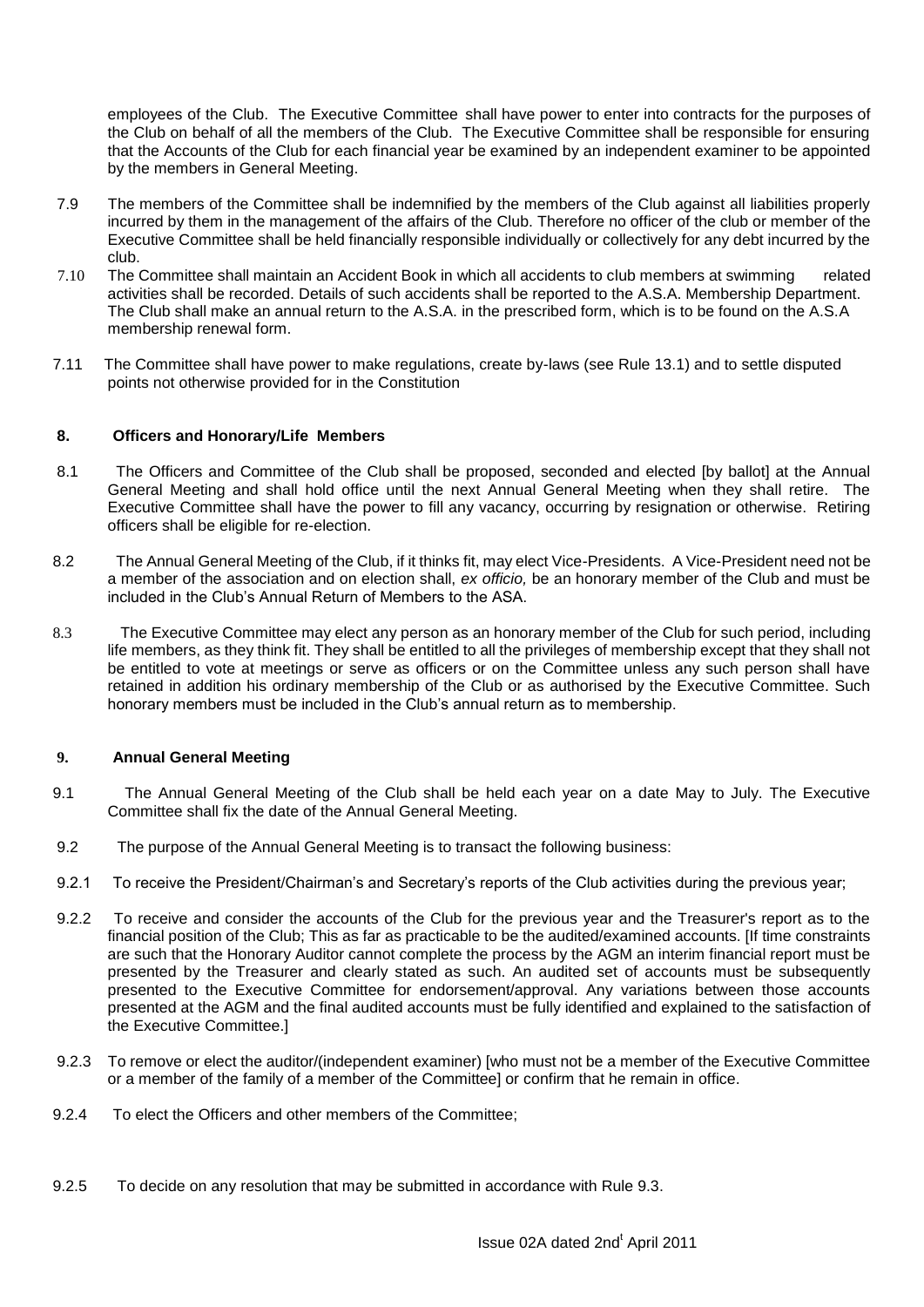9.3 Nominations for election of members to any office or for membership of the Committee shall be made in writing, proposed and seconded, to the Secretary not later than 7 days before the AGM. The nominee shall be required to indicate in writing on the nomination form his willingness to stand for election. Notice of any resolution proposed to be moved at the Annual General Meeting shall be given in writing to the Secretary not less than 21 days prior to the first day of the period in which the AGM. can take place

## **10. Special General Meeting**

10.1 A Special General Meeting may be called at any time by the Executive Committee and a Special General Meeting shall be called by the Secretary within 28 days of receipt of a requisition in writing signed by not less than 10 members entitled to attend and vote at a General Meeting stating the purposes for which the meeting is required and the resolutions proposed.

#### **11. Procedure at the Annual and Special General Meetings**

- 11.1 The Secretary shall personally be responsible for the handing out or sending to each member at his last known address written notice of the date, time and place of the General Meeting together with the resolutions to be proposed thereat at least 14 days before the meeting. The Notice of Meeting shall in addition be displayed on the Club Notice Board and for an AGM a list of the nominees for the Committee posts. A copy of the examined, or exceptionally interim accounts, is to be made available to members, on request, prior to the AGM.
- 11.2 The quorum for the Annual and Special General Meetings shall be one-tenth of the voting members entitled to attend and vote at the Meeting. (Nominally 10 at 2012)
- 11.3 The President or Chairman or Deputy Chairman, or in his absence a member selected by the Committee, shall take the chair. Each member present shall have one vote and a simple majority of those eligible to vote shall pass resolutions. For the procedures for submitting resolutions to be considered at a General Meeting members are referred to Rule 9.3. In the event of an equality of votes the Chairman shall have a casting or additional vote. Paid up members, who have reached their 16<sup>th</sup> birthday shall be entitled to be heard and to vote on all matters. Members who have not reached their 16<sup>th</sup> birthday shall be entitled to be heard and vote only on those matters determined by the Chairman as matters concerning juniors, such as the election of club captains. Parents of junior members shall be entitled to be heard and although not constitutionally entitled to vote should have their views taken into consideration by the Chairman of the meeting.
- 11.4 The Secretary, or a nominated minute secretary, shall take minutes at the Annual and Special General Meetings.
- 11.5 The President/Chairman shall at all General Meetings have unlimited authority upon every question of order and shall be, for the purpose of such meeting, the sole interpreter of the Rules of the Club.

#### **12. Alteration of the Rules and other Resolutions**

12.1 The rules may be altered by resolution at an Annual or Special General Meeting provided that the resolution is carried by a majority of at least two-thirds of members present and entitled to vote at the General Meeting. No amendment to the rules shall become effective until such amendment shall have been submitted to and validated by DCASA or A.S.A . South West Region.

 Such number of members as represent one-tenth in number (10) of the members entitled to attend and vote at a General Meeting shall be entitled to put any proposal for consideration at any General Meeting provided the proposal in writing shall have been handed to or posted to the Secretary of the Club so as to be received by no later than 21 days prior to the first day of the period in which the AGM. can take place and thereafter the Secretary shall supply a copy of the proposal or resolution to the members in the manner provided in Rule 11.1

## **13. By-Laws**

13.1 The Executive Committee shall have power to make, repeal and amend such by-laws as they may from time to time consider necessary for the well being of the Club. Such by-laws, repeals and amendments shall have effect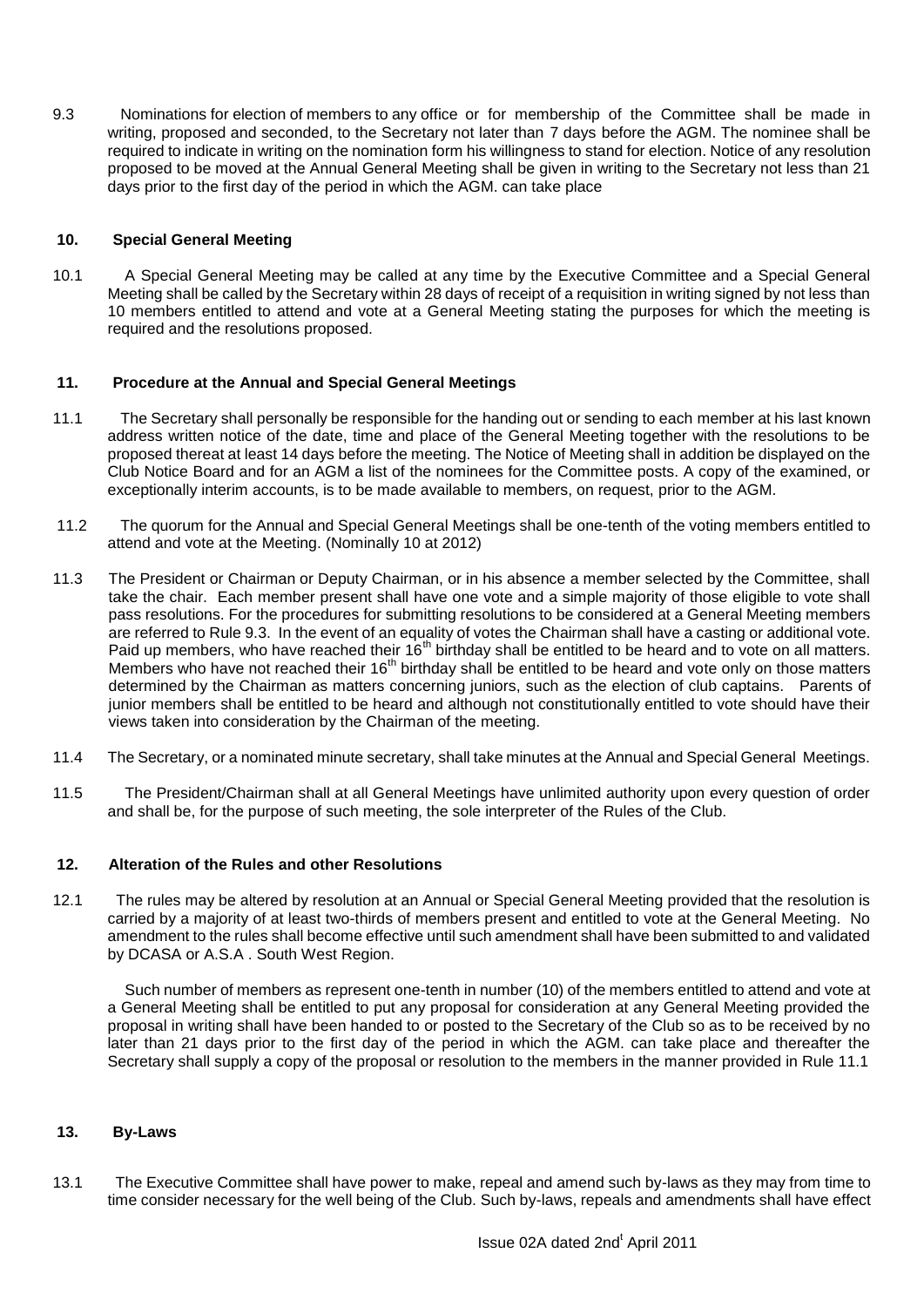until set aside by the Executive Committee or at a General Meeting.

13.2 The rules and conditions for open water and club trophy galas shall be published separately.

## **14. Finance**

- 14.1 All moneys payable to the Club shall be received by the Treasurer and deposited in bank accounts in the name of the Weymouth Swimming Club. No sum shall be drawn on those accounts except by cheque signed by two of the three signatories who shall be the President or Chairman, Secretary and Treasurer noting that the Treasurer in the course of normal club business can carry out any transfers between bona fide club accounts. Any moneys not required for immediate use may be invested as the Executive Committee and/or the Treasurer in its discretion think fit.
- 14.2 The income and property of the Club shall be applied only in furtherance of the objects of the Club and no part thereof shall be paid by way of bonus, dividend or profit to any members of the Club, save as set out in Rule 17.3.
- 14.3 The Executive Committee shall have power to authorise the payment of remuneration and expenses to any officer, member or if deemed necessary an employee of the Club and to any other person or persons for services rendered to the Club.
- 14.4 The financial transactions of the Club shall be recorded by the Treasurer, in accordance with good accounting practice, or such manner approved by the Executive Committee. If the financial transactions are recorded by computer then back up copies are to be taken together with a manual record.
- 14.5 The financial year of the Club shall be the period commencing on  $1<sup>st</sup>$  May and ending on  $30<sup>th</sup>$  April. Any change to the financial year shall require the approval of the members in a General Meeting.
- 14.6 The Committee shall retain for a minimum period of six years all financial records relating to the club and copies of Minutes of all meetings.

#### **15. Borrowing**

- 15.1 Exceptionally, the Executive Committee may borrow money on behalf of the Club for the purposes of the Club from time to time at their own discretion [up to such limits on borrowing as may be laid down from time to time by the General Meeting] for the general upkeep of the Club or with the prior approval of a General Meeting for any other expenditure, additions or improvements. However sums borrowed should be commensurate with club assets, expected income and ability to pay
- 15.2 When so borrowing the Executive Committee shall have power to raise in any way, any sum of money, and to raise/secure the repayment of any sum of money in such manner or on such terms and conditions as it thinks fit.
- 15.3 The Executive Committee shall have no power to pledge the personal liability of any member of the Club for the repayment of any sums so borrowed.

#### **16. Property**

16.1 The property of the Club, other than cash at the bank, shall be vested in not more than three custodians the President or Chairman, Secretary and Treasurer. They shall deal with the property as directed by resolution of the Executive Committee and entry in the minute book shall be conclusive evidence of such a resolution.